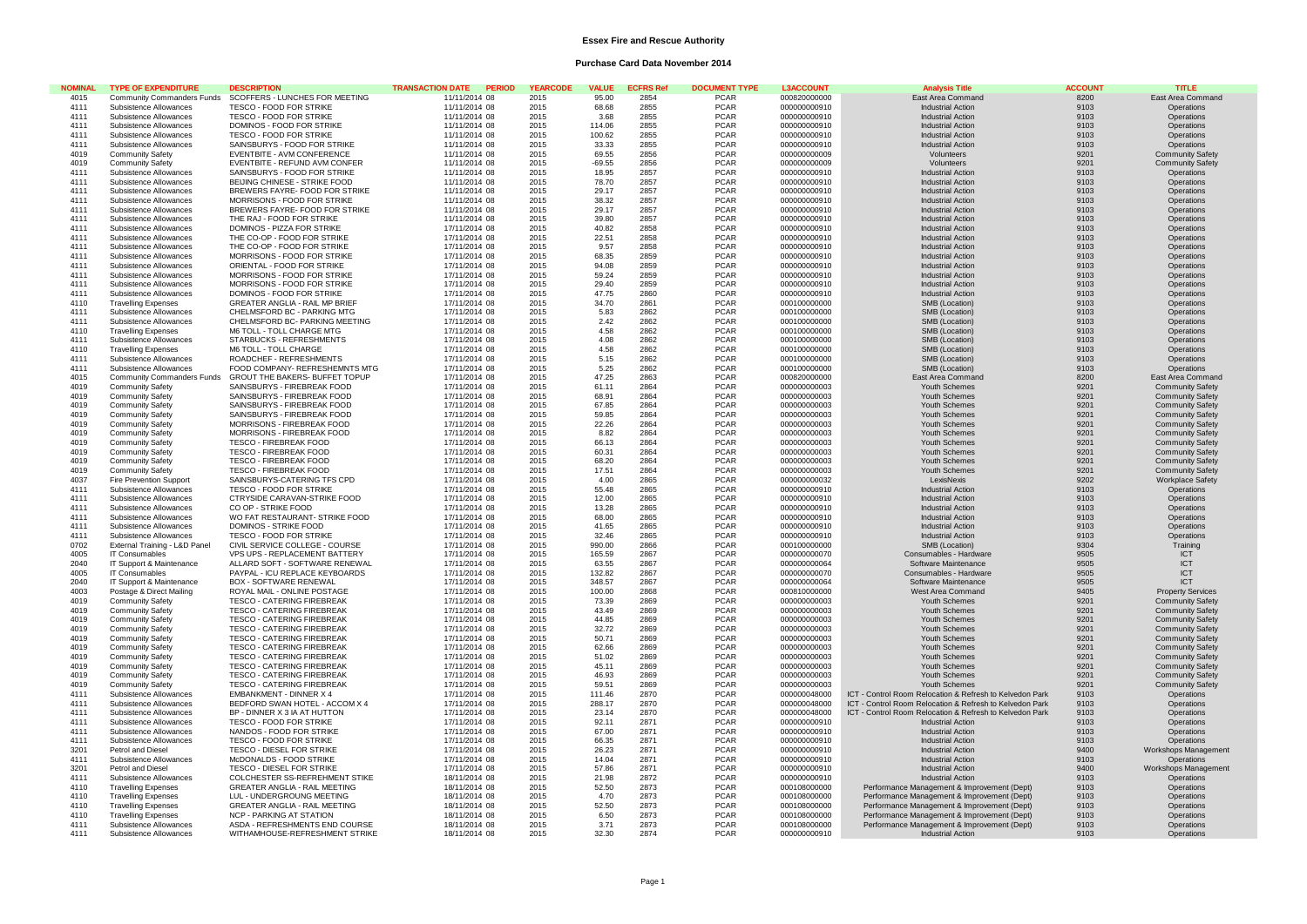### **Essex Fire and Rescue Authority**

# **Purchase Card Data November 2014**

| <b>NOMINAL</b> | <b>TYPE OF EXPENDITURE</b>    | <b>DESCRIPTION</b>                    | <b>TRANSACTION DATE</b><br><b>PERIOD</b> | <b>YEARCODE</b> | VALUE.    | <b>ECFRS Ref</b> | <b>DOCUMENT TYPE</b> | <b>L3ACCOUNT</b> | <b>Analvsis Titk</b>                                          | <b>ACCOUNT</b> | <b>TITLE</b>                |
|----------------|-------------------------------|---------------------------------------|------------------------------------------|-----------------|-----------|------------------|----------------------|------------------|---------------------------------------------------------------|----------------|-----------------------------|
| 4111           | Subsistence Allowances        | BEEFEATER - EVE MEALS MEETING         | 18/11/2014 08                            | 2015            | 22.90     | 2875             | <b>PCAR</b>          | 000202000000     | Workplace Safety (Dept)                                       | 9103           | Operations                  |
| 4111           | Subsistence Allowances        | PREMIER INN - ACCOM DURHAM FRS        | 18/11/2014 08                            | 2015            | 136.26    | 2875             | <b>PCAR</b>          | 000202000000     | Workplace Safety (Dept)                                       | 9103           | Operations                  |
| 4111           | Subsistence Allowances        | PREMIER INN - ACCOM CFOA MTG          | 18/11/2014 08                            | 2015            | 73.96     | 2875             | <b>PCAR</b>          | 000202000000     | Workplace Safety (Dept)                                       | 9103           | Operations                  |
| 4111           | Subsistence Allowances        | HOLIDAY INN - ACCOM BASFA MTG         | 18/11/2014 08                            | 2015            | 90.00     | 2875             | <b>PCAR</b>          | 000202000000     | Workplace Safety (Dept)                                       | 9103           | Operations                  |
| 4005           | IT Consumables                | CURRYS - PRINTER GOLD COMMAND         | 18/11/2014 08                            | 2015            | 95.82     | 2876             | <b>PCAR</b>          | 000000000070     | Consumables - Hardware                                        | 9505           | <b>ICT</b>                  |
| 4111           | Subsistence Allowances        | CHELMSFORD BC- PARKING MEETING        | 18/11/2014 08                            | 2015            | 3.75      | 2876             | <b>PCAR</b>          | 000505000000     | IT (Dept)                                                     | 9103           | Operations                  |
| 4111           | Subsistence Allowances        | REDESDALE ARMS - ACCOM COURSE         | 18/11/2014 08                            | 2015            | 212.50    | 2877             | <b>PCAR</b>          | 000304000000     | Training (Dept)                                               | 9304           | Training                    |
| 0702           | External Training - L&D Panel | DSA THEORY - LGV THEORY TEST          | 18/11/2014 08                            | 2015            | 28.00     | 2877             | <b>PCAR</b>          | 000000000734     | Driving - Theory Test                                         | 9304           | Training                    |
| 0702           | External Training - L&D Panel | DSA THEORY - LGV THEORY TEST          | 18/11/2014 08                            | 2015            | 40.00     | 2877             | <b>PCAR</b>          | 000000000734     | Driving - Theory Test                                         | 9304           | Training                    |
| 4111           | Subsistence Allowances        | KINGS HEAD - ACCOM COURSE             | 18/11/2014 08                            | 2015            | 304.00    | 2877             | <b>PCAR</b>          | 000000000762     | Specialist Skills - Animal Rescue                             | 9304           | Training                    |
| 4110           | <b>Travelling Expenses</b>    | PURPLE PARKING-AIRPORT PARKING        | 18/11/2014 08                            | 2015            | 68.09     | 2878             | <b>PCAR</b>          | 000210000000     |                                                               | 9103           | Operations                  |
| 4111           | Subsistence Allowances        | STARBUCKS- SUBSISTENCE FSC MTG        | 18/11/2014 08                            | 2015            | 9.94      | 2878             | <b>PCAR</b>          | 000210000000     | Emergency Planning (Dept)<br><b>Emergency Planning (Dept)</b> | 9103           | Operations                  |
| 4111           |                               |                                       |                                          | 2015            | 9.08      | 2878             | <b>PCAR</b>          | 000210000000     |                                                               |                |                             |
|                | Subsistence Allowances        | GIRAFFE - SUBSISTENCE COURSE          | 18/11/2014 08                            |                 |           |                  |                      |                  | <b>Emergency Planning (Dept)</b>                              | 9103           | Operations                  |
| 4110           | <b>Travelling Expenses</b>    | PE PAZIFIK - FLIGHT BOOKING           | 18/11/2014 08                            | 2015            | 107.68    | 2878             | <b>PCAR</b>          | 000210000000     | <b>Emergency Planning (Dept)</b>                              | 9103           | Operations                  |
| 4111           | Subsistence Allowances        | <b>GREAT WALL - STRIKE FOOD</b>       | 18/11/2014 08                            | 2015            | 49.70     | 2878             | <b>PCAR</b>          | 000000000910     | <b>Industrial Action</b>                                      | 9103           | Operations                  |
| 4111           | Subsistence Allowances        | McCOLLS - STRIKE FOOD                 | 18/11/2014 08                            | 2015            | 20.10     | 2878             | <b>PCAR</b>          | 000000000910     | <b>Industrial Action</b>                                      | 9103           | Operations                  |
| 4111           | Subsistence Allowances        | <b>GREAT WALL - STRIKE FOOD</b>       | 18/11/2014 08                            | 2015            | 49.20     | 2878             | <b>PCAR</b>          | 000000000910     | <b>Industrial Action</b>                                      | 9103           | Operations                  |
| 4111           | Subsistence Allowances        | McCOLLS - STRIKE FOOD                 | 18/11/2014 08                            | 2015            | 22.91     | 2878             | <b>PCAR</b>          | 000000000910     | <b>Industrial Action</b>                                      | 9103           | Operations                  |
| 4111           | Subsistence Allowances        | PIZZA HUT - STRIKE FOOD               | 18/11/2014 08                            | 2015            | 54.36     | 2878             | <b>PCAR</b>          | 000000000910     | <b>Industrial Action</b>                                      | 9103           | Operations                  |
| 4111           | Subsistence Allowances        | McDONALDS - STRIKE FOOD               | 18/11/2014 08                            | 2015            | 32.19     | 2878             | <b>PCAR</b>          | 000000000910     | <b>Industrial Action</b>                                      | 9103           | Operations                  |
| 4111           | Subsistence Allowances        | PREMIERINN-ACCOM C/TRY UNI            | 18/11/2014 08                            | 2015            | 949.50    | 2879             | <b>PCAR</b>          | 000210000000     | Emergency Planning (Dept)                                     | 9210           | Essex Civil Prot ECC        |
| 4110           | <b>Travelling Expenses</b>    | <b>GREATER ANGLIA - RAIL MEETINGS</b> | 18/11/2014 08                            | 2015            | 70.80     | 2879             | <b>PCAR</b>          | 000210000000     | Emergency Planning (Dept)                                     | 9210           | <b>Essex Civil Prot ECC</b> |
| 2040           | IT Support & Maintenance      | CURRYS - SONY CYBERSHOT CAMERA        | 18/11/2014 08                            | 2015            | 83.33     | 2879             | <b>PCAR</b>          | 000210000000     | Emergency Planning (Dept)                                     | 9210           | <b>Essex Civil Prot ECC</b> |
| 2001           | <b>Procurement Costs</b>      | WHITE PAPER CONF - CONFERENCE         | 18/11/2014 08                            | 2015            | 269.00    | 2880             | <b>PCAR</b>          | 000404000000     | Purchasing & Supply (Dept)                                    | 9404           | Purchasing & Supply         |
| 4111           | Subsistence Allowances        | PREMIER INN - ACCOM FOR MTG           | 18/11/2014 08                            | 2015            | 73.96     | 2881             | <b>PCAR</b>          | 000100000000     | SMB (Location)                                                | 9103           | Operations                  |
| 3404           | Vehicle Spares                | SLEEMAN&HAWKEN - SOLENOID             | 18/11/2014 08                            | 2015            | 113.90    | 2882             | <b>PCAR</b>          | 000420000000     | Workshops Engineering (Dept)                                  | 9420           | <b>Workshop Engineering</b> |
| 2070           | Tools & Light Equipment       | H7D TRIM - 6X SAFETY DEVICE           | 18/11/2014 08                            | 2015            | 88.68     | 2882             | <b>PCAR</b>          | 000420000000     | Workshops Engineering (Dept)                                  | 9420           | Workshop Engineering        |
| 3404           | <b>Vehicle Spares</b>         | COLLIERS TRUCK - CORNER PILLAR        | 18/11/2014 08                            | 2015            | 44.50     | 2882             | <b>PCAR</b>          | 000420000000     | Workshops Engineering (Dept)                                  | 9420           | Workshop Engineering        |
| 4111           | Subsistence Allowances        | TOBY CARVERY - EVE MEALS X 3          | 19/11/2014 08                            | 2015            | 29.14     | 2883             | <b>PCAR</b>          | 000400000000     | Workshops Management (Dept)                                   | 9103           | Operations                  |
| 4111           | Subsistence Allowances        | PREMIER INN- ACCOM REGION WORK        | 19/11/2014 08                            | 2015            | 378.75    | 2883             | <b>PCAR</b>          | 000400000000     | Workshops Management (Dept)                                   | 9103           | Operations                  |
| 4111           | Subsistence Allowances        | RED KITE - EVE MEAL REGION WRK        | 19/11/2014 08                            | 2015            | 50.50     | 2883             | <b>PCAR</b>          | 000400000000     | Workshops Management (Dept)                                   | 9103           | Operations                  |
|                |                               |                                       |                                          |                 |           | 2883             |                      |                  |                                                               |                |                             |
| 1330           | <b>Building Cleaning</b>      | ENVIRONMENT AGENCY-RENEW WASTE        | 19/11/2014 08                            | 2015            | 18.00     |                  | <b>PCAR</b>          | 000400000000     | Workshops Management (Dept)                                   | 9420           | Workshop Engineering        |
| 6899           | Miscellaneous Expenses        | HG GLADWELL & SONS- DOG TREATS        | 19/11/2014 08                            | 2015            | 33.28     | 2884             | <b>PCAR</b>          | 000014000000     | 014 USAR                                                      | 9053           | Operations - USAR           |
| 2902           | Legal Expenses                | LAW SOCIETY - PRACTICING CERT         | 19/11/2014 08                            | 2015            | 352.00    | 2885             | <b>PCAR</b>          | 000100000000     | SMB (Location)                                                | 9100           | Strategic Management Board  |
| 4021           | Home Safety                   | CO OP - FUEL FOR FIRE CAR             | 19/11/2014 08                            | 2015            | 55.98     | 2886             | <b>PCAR</b>          | 000000000013     | Flood Risk Management                                         | 9201           | <b>Community Safety</b>     |
| 4021           | Home Safety                   | ULTIMATE EAR PROTECTION- PLUGS        | 19/11/2014 08                            | 2015            | 94.17     | 2886             | <b>PCAR</b>          | 000000000177     | Firebike                                                      | 9201           | <b>Community Safety</b>     |
| 4021           | Home Safety                   | CIM - CONFERENCE BOOKING              | 19/11/2014 08                            | 2015            | 75.00     | 2886             | <b>PCAR</b>          | 000000000140     | Museum - Share East Museum Grant                              | 9201           | <b>Community Safety</b>     |
| 4021           | Home Safety                   | TRAVELODGE - ACCOM X 2                | 19/11/2014 08                            | 2015            | 89.30     | 2886             | <b>PCAR</b>          | 000000000013     | Flood Risk Management                                         | 9201           | <b>Community Safety</b>     |
| 4021           | Home Safety                   | CHELMSFORD BC - PARKING FEE           | 19/11/2014 08                            | 2015            | 2.42      | 2886             | <b>PCAR</b>          | 000000000013     | Flood Risk Management                                         | 9201           | <b>Community Safety</b>     |
| 4021           | Home Safety                   | TRAVEL LODGE - ACCOM X 2              | 19/11/2014 08                            | 2015            | $-89.30$  | 2886             | <b>PCAR</b>          | 000000000013     | Flood Risk Management                                         | 9201           | <b>Community Safety</b>     |
| 4021           | Home Safety                   | TRAVEL LODGE - ACCOM X 2              | 19/11/2014 08                            | 2015            | 74.42     | 2886             | <b>PCAR</b>          | 000000000013     | Flood Risk Management                                         | 9201           | Community Safety            |
| 4110           | <b>Travelling Expenses</b>    | M6 TOLL - CHARGE CFOA SEMINAR         | 20/11/2014 08                            | 2015            | 4.58      | 2887             | <b>PCAR</b>          | 000303000000     | Health & Safety (Dept)                                        | 9103           | Operations                  |
| 4110           | <b>Travelling Expenses</b>    | M6 TOLL - CHARGE CFOA SEMINAR         | 20/11/2014 08                            | 2015            | 4.58      | 2887             | <b>PCAR</b>          | 000303000000     | Health & Safety (Dept)                                        | 9103           | Operations                  |
| 4111           | Subsistence Allowances        | MRS COD & MR RAM - STRIKE FOOD        | 20/11/2014 08                            | 2015            | 64.80     | 2887             | <b>PCAR</b>          | 000000000910     | <b>Industrial Action</b>                                      | 9103           | Operations                  |
| 4111           | Subsistence Allowances        | BP BOREHAM - STRIKE FOOD              | 20/11/2014 08                            | 2015            | 12.54     | 2887             | <b>PCAR</b>          | 000000000910     | <b>Industrial Action</b>                                      | 9103           | Operations                  |
| 4111           | Subsistence Allowances        | SAINSBURYS - STRIKE FOOD              | 20/11/2014 08                            | 2015            | 181.48    | 2887             | <b>PCAR</b>          | 000000000910     | <b>Industrial Action</b>                                      | 9103           | Operations                  |
| 4111           | Subsistence Allowances        | McDONALDS - STRIKE FOOD               | 20/11/2014 08                            | 2015            | 11.39     | 2887             | <b>PCAR</b>          | 000000000910     | <b>Industrial Action</b>                                      | 9103           | Operations                  |
| 4111           | Subsistence Allowances        | SAINSBURYS - STRIKE FOOD              | 20/11/2014 08                            | 2015            | 96.43     | 2887             | <b>PCAR</b>          | 000000000910     | <b>Industrial Action</b>                                      | 9103           | Operations                  |
| 4110           | <b>Travelling Expenses</b>    | HEATHROW AIRPORT - PARKING            | 20/11/2014 08                            | 2015            | 68.25     | 2888             | <b>PCAR</b>          | 000014000000     | 014 USAR                                                      | 9304           | Training                    |
| 4110           | <b>Travelling Expenses</b>    | USAIR - AIR FARE FOR COURSE           | 20/11/2014 08                            | 2015            | 853.96    | 2888             | <b>PCAR</b>          | 000014000000     | 014 USAR                                                      | 9304           | Training                    |
| 4111           | Subsistence Allowances        | STARBUCKS - BREAKFAST COURSE          | 20/11/2014 08                            | 2015            | 6.78      | 2888             | <b>PCAR</b>          | 000014000000     | 014 USAR                                                      | 9304           | Training                    |
| 4111           |                               |                                       |                                          |                 |           |                  |                      |                  |                                                               |                |                             |
|                | Subsistence Allowances        | MCCORMICKS - EVE MEAL COURSE          | 20/11/2014 08                            | 2015            | 16.22     | 2888             | <b>PCAR</b>          | 000014000000     | 014 USAR                                                      | 9304           | Training                    |
| 4111           | Subsistence Allowances        | STARBUCKS - EVE MEAL COURSE           | 20/11/2014 08                            | 2015            | 5.85      | 2888             | <b>PCAR</b>          | 000014000000     | 014 USAR                                                      | 9304           | Training                    |
| 4110           | <b>Travelling Expenses</b>    | Pcard 2888 parking trf to 9103        | 20/11/2014 08                            | 2015            | $-68.25$  | 2888             | <b>PCAR</b>          | 000014000000     | 014 USAR                                                      | 9304           | Training                    |
| 4110           | <b>Travelling Expenses</b>    | Pcard 2888 airfare trf 9103           | 20/11/2014 08                            | 2015            | $-853.96$ | 2888             | <b>PCAR</b>          | 000014000000     | 014 USAR                                                      | 9304           | Training                    |
| 4110           | <b>Travelling Expenses</b>    | Pcard 2888 airfare from 9304          | 20/11/2014 08                            | 2015            | 853.96    | 2888             | <b>PCAR</b>          | 000014000000     | 014 USAR                                                      | 9103           | Operations                  |
| 4110           | <b>Travelling Expenses</b>    | Pcard 2888 parking from 9304          | 20/11/2014 08                            | 2015            | 68.25     | 2888             | <b>PCAR</b>          | 000014000000     | 014 USAR                                                      | 9103           | Operations                  |
| 4110           | <b>Travelling Expenses</b>    | <b>GREATER ANGLIA - RAIL NILO MTG</b> | 20/11/2014 08                            | 2015            | 25.90     | 2889             | <b>PCAR</b>          | 000820000000     | East Area Command                                             | 9103           | Operations                  |
| 4111           | Subsistence Allowances        | STARBUCKS - MEAL NILO MTG             | 20/11/2014 08                            | 2015            | 5.00      | 2889             | <b>PCAR</b>          | 000820000000     | East Area Command                                             | 9103           | Operations                  |
| 4019           | <b>Community Safety</b>       | SCOTTISH YTH HOSTEL - REFUND          | 20/11/2014 08                            | 2015            | $-40.00$  | 2890             | <b>PCAR</b>          | 000000000003     | Youth Schemes                                                 | 9201           | <b>Community Safety</b>     |
| 4019           | <b>Community Safety</b>       | SATMAP - SATMAP M/L D OF E            | 20/11/2014 08                            | 2015            | 37.91     | 2890             | <b>PCAR</b>          | 000000000003     | Youth Schemes                                                 | 9201           | <b>Community Safety</b>     |
| 4019           | <b>Community Safety</b>       | DASH - SCOTLAND MAPS M/L DOFE         | 20/11/2014 08                            | 2015            | 33.57     | 2890             | <b>PCAR</b>          | 000000000003     | Youth Schemes                                                 | 9201           | <b>Community Safety</b>     |
| 4019           | <b>Community Safety</b>       | SCOTTISH YTH HOSTEL - REFUND          | 20/11/2014 08                            | 2015            | $-90.00$  | 2890             | <b>PCAR</b>          | 000000000003     | Youth Schemes                                                 | 9201           | <b>Community Safety</b>     |
| 4019           | <b>Community Safety</b>       | GO OUTDOORS - M/L D OF E EQUIP        | 20/11/2014 08                            | 2015            | 258.32    | 2890             | <b>PCAR</b>          | 000000000003     | Youth Schemes                                                 | 9201           | <b>Community Safety</b>     |
| 4019           | <b>Community Safety</b>       | PREMIER INN - ACCOM TRAINING          | 20/11/2014 08                            | 2015            | 88.54     | 2890             | <b>PCAR</b>          | 000000000003     | Youth Schemes                                                 | 9201           | <b>Community Safety</b>     |
| 4111           | Subsistence Allowances        | SAINSBURY-FOOD TRAINING COURSE        | 20/11/2014 08                            | 2015            | 35.37     | 2891             | <b>PCAR</b>          | 000810000000     | West Area Command                                             | 9304           | Training                    |
| 4111           | Subsistence Allowances        | ALISHAN TANDOORI- STRIKE FOOD         | 20/11/2014 08                            | 2015            | 115.00    | 2891             | <b>PCAR</b>          | 000000000910     | <b>Industrial Action</b>                                      | 9103           | Operations                  |
| 4111           | Subsistence Allowances        | <b>BOOKER - STRIKE FOOD</b>           | 20/11/2014 08                            | 2015            | 210.03    | 2891             | <b>PCAR</b>          | 000000000910     | <b>Industrial Action</b>                                      | 9103           | Operations                  |
| 4111           | Subsistence Allowances        | SAINSBURYS - STRIKE FOOD              | 20/11/2014 08                            | 2015            | 38.73     | 2891             | <b>PCAR</b>          | 000000000910     | <b>Industrial Action</b>                                      | 9103           | Operations                  |
|                |                               |                                       |                                          |                 |           |                  |                      |                  |                                                               |                |                             |
| 4019           | <b>Community Safety</b>       | PAYPAL - OVEN CLEANING SERVICE        | 20/11/2014 08                            | 2015            | 55.00     | 2892             | <b>PCAR</b>          | 000000000120     | Oven Project - Thurrock (Community Safety)                    | 9201           | <b>Community Safety</b>     |
| 4015           | Community Commanders Funds    | SAINSBURYS - TEA.COFFEE ETC           | 20/11/2014 08                            | 2015            | 9.07      | 2893             | <b>PCAR</b>          | 000820000000     | <b>East Area Command</b>                                      | 8200           | East Area Command           |
| 4015           | Community Commanders Funds    | SAINSBURYS - TEA, COFFEE ETC          | 20/11/2014 08                            | 2015            | 8.02      | 2893             | <b>PCAR</b>          | 000820000000     | East Area Command                                             | 8200           | East Area Command           |
| 4111           | Subsistence Allowances        | <b>TESCO - STRIKE FODD</b>            | 20/11/2014 08                            | 2015            | 13.20     | 2893             | <b>PCAR</b>          | 000820000000     | East Area Command                                             | 9103           | Operations                  |
| 4111           | Subsistence Allowances        | <b>TESCO - STRIKE FOOD</b>            | 20/11/2014 08                            | 2015            | 149.77    | 2894             | <b>PCAR</b>          | 000000000910     | <b>Industrial Action</b>                                      | 9103           | Operations                  |
| 4111           | Subsistence Allowances        | SAINSBURYS - STRIKE FOOD              | 20/11/2014 08                            | 2015            | 7.50      | 2894             | <b>PCAR</b>          | 000000000910     | <b>Industrial Action</b>                                      | 9103           | Operations                  |
| 4111           | Subsistence Allowances        | SAINSBURYS - STRIKE FOOD              | 20/11/2014 08                            | 2015            | 32.64     | 2894             | <b>PCAR</b>          | 000000000910     | <b>Industrial Action</b>                                      | 9103           | Operations                  |
| 4111           | Subsistence Allowances        | DOMINOS - STRIKE FOOD                 | 20/11/2014 08                            | 2015            | 60.89     | 2894             | PCAR                 | 000000000910     | <b>Industrial Action</b>                                      | 9103           | Operations                  |
| 4111           | Subsistence Allowances        | <b>TESCO - STRIKE FOOD</b>            | 20/11/2014 08                            | 2015            | 16.55     | 2894             | <b>PCAR</b>          | 000000000910     | <b>Industrial Action</b>                                      | 9103           | Operations                  |
| 4111           | Subsistence Allowances        | CO-OP - FOOD FOR STRIKE               | 25/11/2014 08                            | 2015            | 52.47     | 2895             | <b>PCAR</b>          | 000000000910     | <b>Industrial Action</b>                                      | 9103           | Operations                  |
| 4111           | Subsistence Allowances        | SLOW BOAT - FOOD FOR STRIKE           | 25/11/2014 08                            | 2015            | 99.30     | 2895             | PCAR                 | 000000000910     | <b>Industrial Action</b>                                      | 9103           | Operations                  |